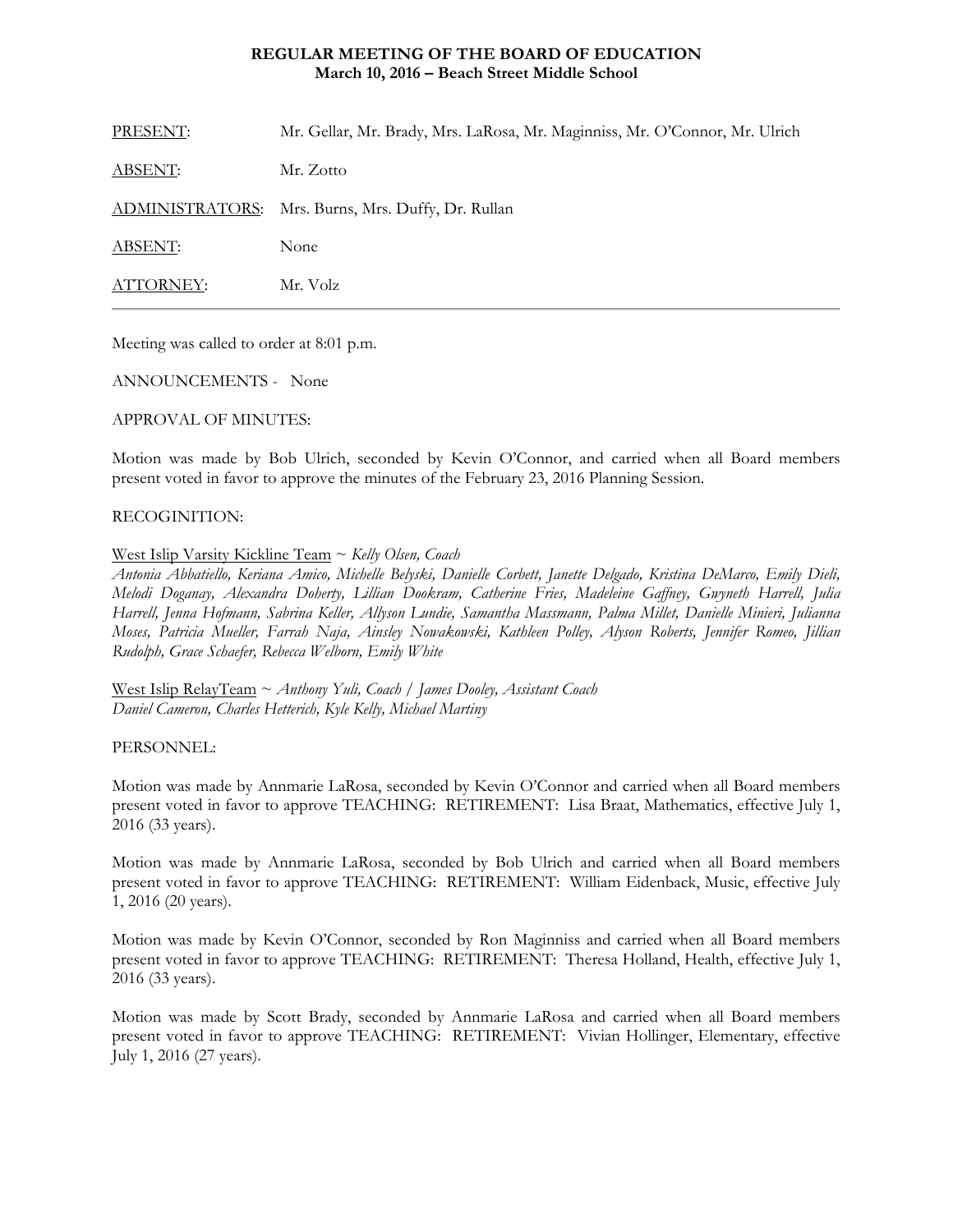Motion was made by Kevin O'Connor, seconded by Bob Ulrich and carried when all Board members present voted in favor to approve TEACHING: RETIREMENT: Kathleen Macchione, Elementary, effective July 1, 2016 (31 years).

Motion was made by Annmarie LaRosa, seconded by Bob Ulrich and carried when all Board members present voted in favor to approve TEACHING: RETIREMENT: Robert Pitagno, Science, effective July 1, 2016 (28 years).

Motion was made by Ron Maginniss, seconded by Annmarie LaRosa and carried when all Board members present voted in favor to approve TEACHING: RETIREMENT: John Simeone, Music, effective July 1, 2016 (31 years).

Motion was made by Annmarie LaRosa, seconded by Bob Ulrich and carried when all Board members present voted in favor to approve TEACHING: RETIREMENT: William Turri, Physical Education, effective July 1, 2016 (32 years).

Motion was made by Kevin O'Connor, seconded by Annmarie LaRosa and carried when all Board members present voted in favor to approve TEACHING: CHILD-BEARING LEAVE OF ABSENCE (paid): Lynette Fawess, Music, effective March 7, 2016 (Beach/Udall).

Motion was made by Ron Maginniss, seconded by Kevin O'Connor and carried when all Board members present voted in favor to approve TEACHING: CHILD-REARING LEAVE OF ABSENCE (unpaid): Virginia Mullins, Counselor, effective March 7, 2016 - June 30, 2016 (High School).

Motion was made by Scott Brady, seconded by Bob Ulrich and carried when all Board members present voted in favor to approve TEACHING: REGULAR SUBSTITUTE: Bridget Reilly, Special Education, effective September 4, 2015 (Bayview; Step 24; replacing J. Kouroutis).

Motion was made by Kevin O'Connor, seconded by Annmarie LaRosa and carried when all Board members present voted in favor to approve CLASSIFIED CIVIL SERVICE: RESIGNATION: Lisa Zdenek, School Lunch Manager, effective March 31, 2016 (Districtwide).

Motion was made by Kevin O'Connor, seconded by Annmarie LaRosa and carried when all Board members present voted in favor to approve CLASSIFIED CIVIL SERVICE: PROBATIONARY APPOINTMENT: Lisa Messina, Special Education Aide, effective March 14, 2016 (Beach; Step 1; new position).

Motion was made by Bob Ulrich, seconded by Ron Maginniss and carried when all Board members present voted in favor to approve OTHER: 2016 SPRING HIGH SCHOOL COACHES: GIRLS LACROSSE: Stacy Piropato, Assistant J.V. Coach (replacing C. Lang {approved 2/11/2016}); Alyssa Costantino, Assistant J.V. Coach.

Motion was made by Ron Maginniss, seconded by Annmarie LaRosa and carried when all Board members present voted in favor to approve OTHER: 2016 SPRING MIDDLE SCHOOL COACHES:

BASEBALL BOYS TRACK Kevin Osburn, 7-8 Udall Coach Kevin Murphy, 7-8 Udall Coach John T. Denninger, 7-8 Beach Coach Vincent Luvera, 7-8 Beach Coach

SOFTBALL GIRLS TRACK

Kim Michaluk, 7-8 Udall Coach Tara Annunziata, 7-8 Udall Coach Frank Franzone, 7-8 Beach Coach Lindsay Morgan, 7-8 Beach Coach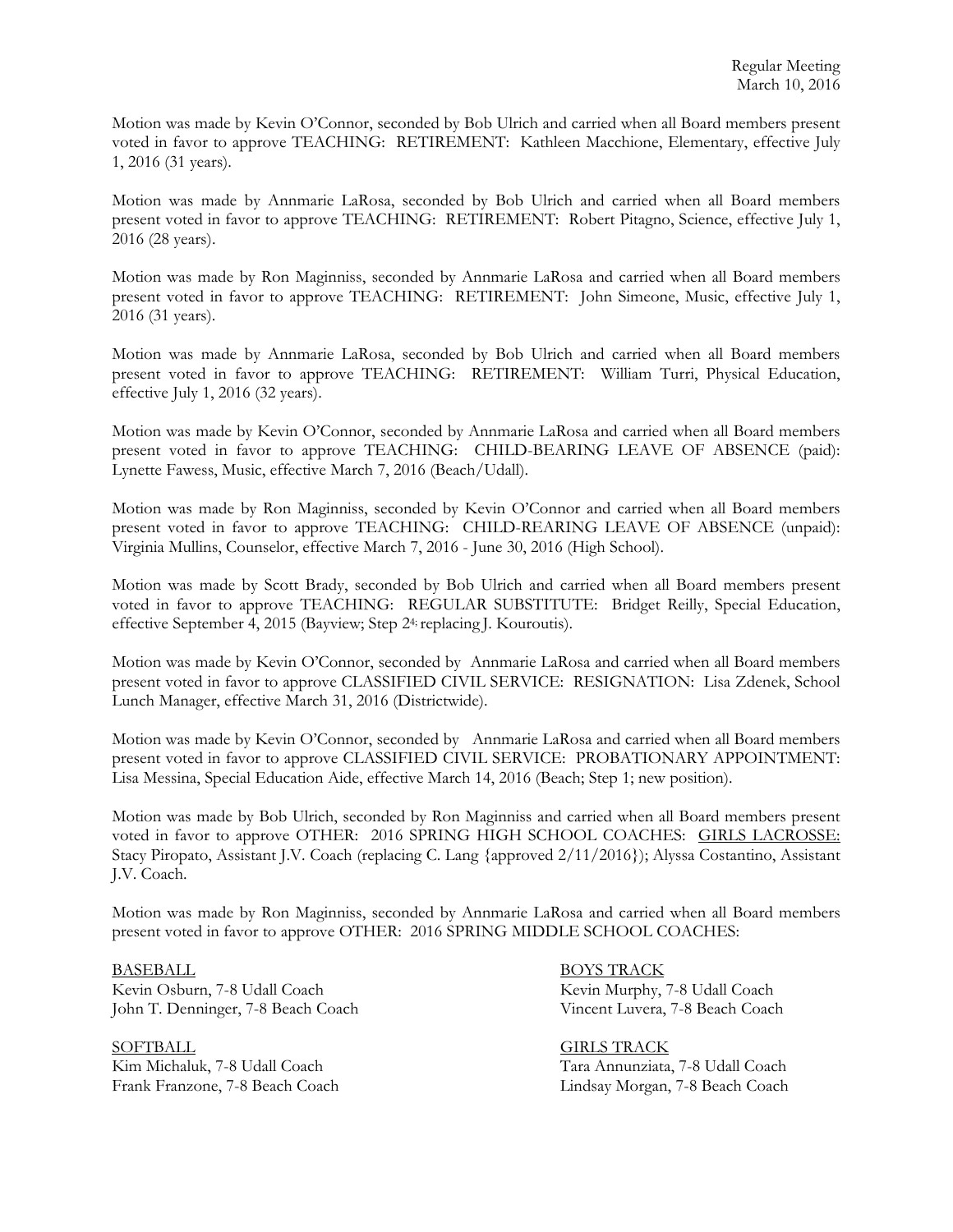OTHER - continued

Greg Schmalenberger, 7-8 Udall Coach Dennis J. Coleman, Assistant Udall Coach Jessica Lynch, Assistant Udall Coach Robert Pitagno, 7-8 Beach Coach Coach Chelsea Reimer, 7-8 Beach Coach Michael Delgado, Assistant Beach Coach

BOYS AND GIRLS SWIMMING BOYS TENNIS:

Mindy Renner, Assistant Udall/Beach Coach

# BOYS LACROSSE<br>Greg Schmalenberger, 7-8 Udall Coach Sara Sangiorgio, 7-8 Udall Coach

Tanya Carbone, 7-8 Udall/Beach Coach JoAnne Orehosky, 7-8 Udall/Beach Coach

Motion was made by Bob Ulrich, seconded by Scott Brady and carried when all Board members present voted in favor to approve OTHER: SUBSTITUTE TEACHING ASSISTANT (\$85 per diem): Alexandria Keleher, effective March 11, 2016; Aarti Yadav, effective March 11, 2016.

# CURRICULUM UPDATE:

Dr. Rullan informed the audience that Superintendent Conference Day will take place on March 11, 2016 and will provide professional development opportunities for teachers and staff. Some of the topics to be addressed include Career and College Readiness, Response to Intervention, working with New Science Standards, Introduction to Coding, Developing a Research Guide and Multi-Sensory Reading. Teacher assistants and aides will attend a workshop "Supporting Students with Autism in Community Schools."

Motion was made by Kevin O'Connor, seconded by Annmarie LaRosa and carried when all Board members present voted in favor to approve the following Course Name Changes:

> Astronomy 1 to Astronomy: Our Universe Astronomy 2 to Astronomy: Our Solar System.

Motion was made by Kevin O'Connor, seconded by Annmarie LaRosa and carried when all Board members present voted in favor to approve the following New Course Proposals: Introduction to College Math; Italian 5 Advanced Placement; IB Italian HL1/HL2; IB Spanish HL1/HL2; Algebra II Common Core (Self-Contained).

Motion was made by Kevin O'Connor, seconded by Bob Ulrich and carried when all Board members present voted in favor to approve the following Curriculum Writing Projects: Introduction to College Math; Algebra I Common Core (Self-Contained); Foundations {Mathematics}; Italian 5 Advanced Placement; IB Italian HL1/HL2; IB Spanish HL1/HL2.

# REPORT OF BOARD COMMITTEES:

Finance Committee: Ron Maginniss reported on the meeting held on 3/9/16. Items reviewed included January treasurer's report; January payroll summary; claims audit report, February system audit trail report, warrants and January's financial statements. 2015-2016 Health Service Contracts for Deer Park UFSD - \$4,486.15; Hicksville UFSD - \$647.74; Smithtown CSD- \$3,370.48 and Target donations for Beach Street - \$506.35; Paul J. Bellew - \$945.18; Oquenock \$1,158.14; Bayview - \$555.34 were also reviewed and Mrs. Duffy reviewed the results of the R.S. Abrams Single Audit Report for Fiscal Year Ended June 30, 2015.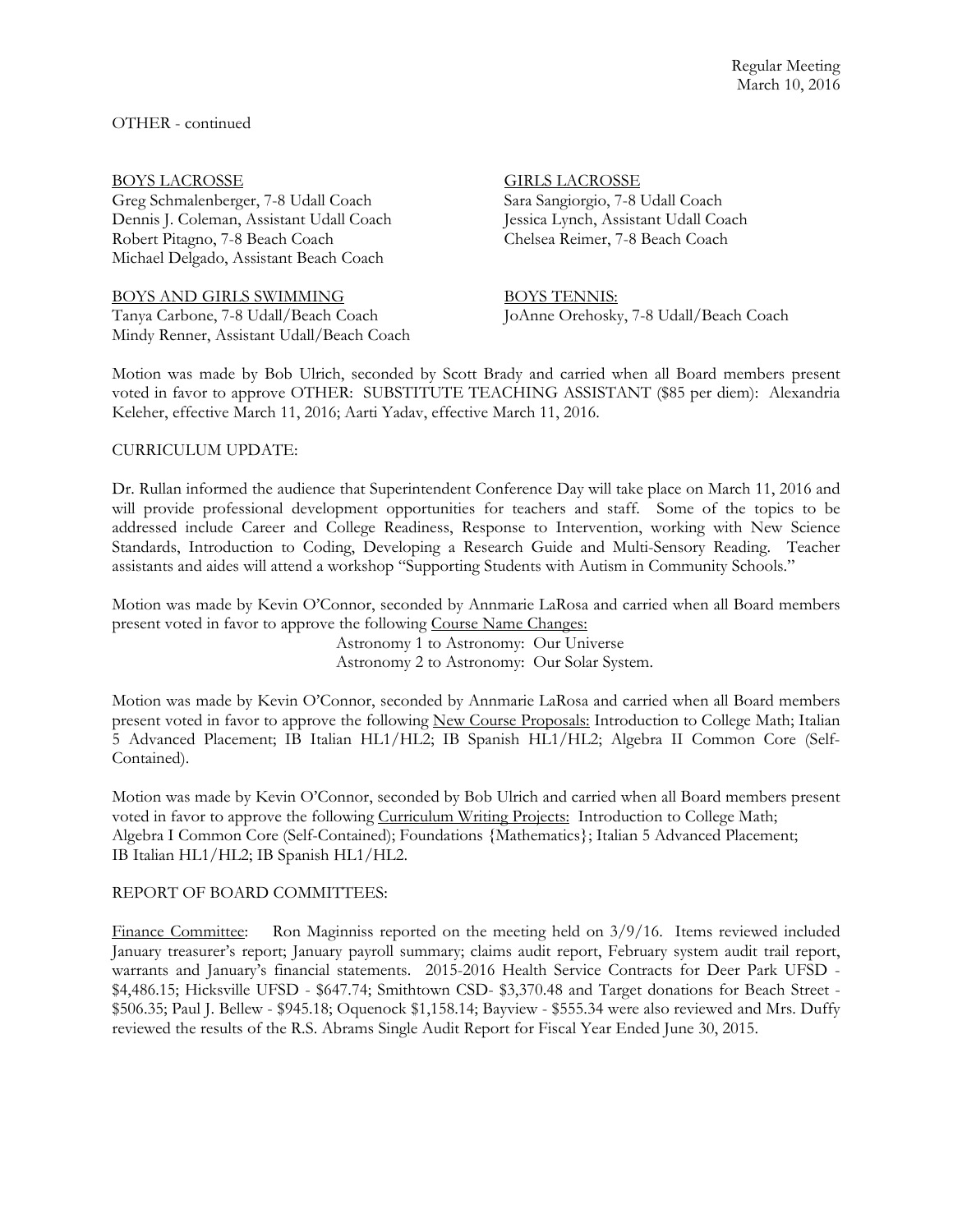Policy Committee: Kevin O'Connor reported on the meeting held on 3/9/16. The committee is in the process of reviewing and revising the Policy Manual. The committee reviewed policies #7410 through #7700, and policies related to students and staff use of technology.

School Board/Student Liaison Committee: Kevin O'Connor reported on the meetings that took place on 3/1/2016{Beach Street} and 3/8/2016 {Udall}. Mr. O'Connor met with Andrew O'Farrell and the Beach Street Student Council and discussed the role of the School Board with the students. Students were very receptive and spoke about a ping pong tournament and other events they were anticipating.

Mr. O'Connor also met with the Udall Road Student Council and spoke about the capital bond project. The students were happy about improvements that will be made. The students discussed the food drive, toy drive, volleyball tournament and different charities that have benefited from fundraising events.

Education Committee: Annmarie LaRosa reported on the meeting that was held on 3/10/16. The Grading Committee is reviewing grading practices and the Curriculum Review Committee discussed curriculum choices and various courses.

Buildings and Grounds: Bob Ulrich reported on the meeting held on 3/9/16. Items discussed included finalizing a date for the Dzus Superfund Site Community Forum, bond projects, including an update on roof inspections and playground designs for Paul J. Bellew and Manetuck, Westbrook occupancy and completion of the turf scoreboard. Field containers were removed from Beach Street and the high school, Udall dry erase boards will be replaced during April break, Westbrook item disposal has been completed and security camera installation throughout the district is scheduled during the spring.

Committee on Special Education/Preschool Special Education: Ron Maginniss reported on the meeting that took place on 3/9/16. Items discussed included CPSE/CSE recommendations for the month and policy review.

Health and Wellness Committee: Tim Horan reported on the meeting that took place on 3/2/2016. Items reviewed included the fifth and sixth grade volleyball tournament that took place on 3/5/16, social host signs to be distributed to local businesses in April and a "Steer Straight, Stay in Your Lane" presentation will take place on 3/14/16 at East Islip High School focusing on decision making regarding tobacco, alcohol and other drugs. The Health & Wellness newsletter is at the printer, a "Mindfulness" pilot program is being considered for the elementary level, the committee is exploring holding another "Shed the Meds" event in the fall, an "Ignorance is Not Bliss" parent awareness event is being held at Sayville Middle School and the committee discussed the recent DEC report about the Dzus factory. The next meeting will be on Tuesday, April 12, 2016 at 9:30 a.m. in the cafeteria at Paul J. Bellew.

DASA Committee: Dr. Rullan reported on the meeting that took place on  $3/8/2016$ . The code of conduct is being reviewed and changes will be finalized, including language addressing transgender students. The committee discussed having stronger communication between DASA and the Health and Wellness committees. The committee is considering adding a column to the district newsletter as well as a parent resource tab educating parents about drug awareness and other topics. Mrs. McVeety is developing a mediation group to facilitate resolving conflicts, and a Career and College Center was discussed.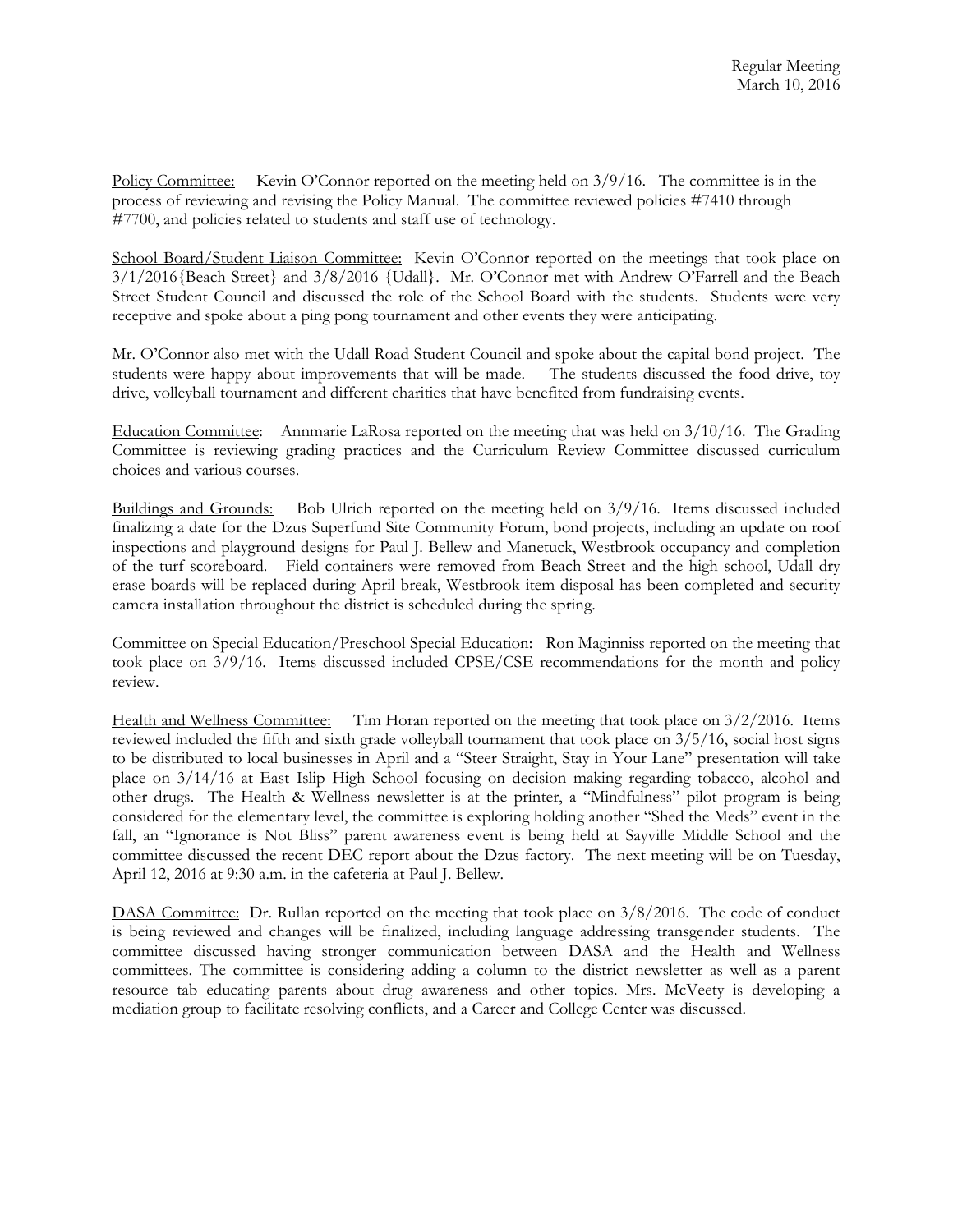# FINANCIAL MATTERS:

The treasurer's report for January was presented. Beginning balance as of 12/31/15: \$6,560,494.69; ending balance as of 1/31/16: \$47,835,538.05.

Motion was made by Ron Maginniss, seconded by Kevin O'Connor, and carried when all Board members present voted in favor to approve 2015-2016 budget transfers 3278-3279.

Motion was made by Scott Brady, seconded by Kevin O'Connor, and carried when all Board members present voted in favor to approve 2015-2016 Health Service contracts for Deer Park UFSD - \$4,486.15; Hicksville UFSD - \$647.74; Smithtown CSD - \$3,370.48.

Motion was made by Annmarie LaRosa, seconded by Bob Ulrich, and carried when all Board members present voted in favor to approve the following Target donations: Beach Street - \$506.35; P.J. Bellew - \$945.18; Oquenock - \$1,158.14; Bayview \$555.34.

Motion was made by Kevin O'Connor, seconded by Bob Ulrich, and carried when all Board members present voted in favor to approve surplus 20 foot storage container {WIHS} and 40 foot storage container {Beach Street}.

## PRESIDENT'S REPORT:

Motion was made by Bob Ulrich, seconded by Kevin O'Connor, and carried when all Board members present voted in favor to approve Resolution re: Single Audit Report.

# SUPERINTENDENT'S REPORT:

The PAWS Dinner Dance will be held on Friday, March 18, 2016 from 6:30 p.m. to 10:30 p.m. at Captain Bill's. Honorees ~ Carrie Beth Russo (Education Award – District Social Worker) and Steve Gellar (Community Award – Board of Education President).

Mrs. Burns also spoke about The Council of School Superintendents conference she attended in Albany. Mrs. Burns attended many valuable workshops and MaryEllen Elia, Commissioner of Education, answered the many questions posed. Mrs. Burns and her colleagues also met with Senator Phil Boyle regarding myriad issues and the challenges faced by districts due to the tax levy cap.

# NOTICES/REMINDERS:

Budget Worksessions  $\sim$  March 15, March 22 and April 5, Beach Street Middle School Cafeteria at 7:30 p.m.

March 14  $\sim$  Nominating Petitions for Board Trustee seats available at District Office until 5:00 p.m.

Mr. Gellar read a letter from United Cerebral Palsy of Nassau County thanking the district for the Vocal Motion performance at their school.